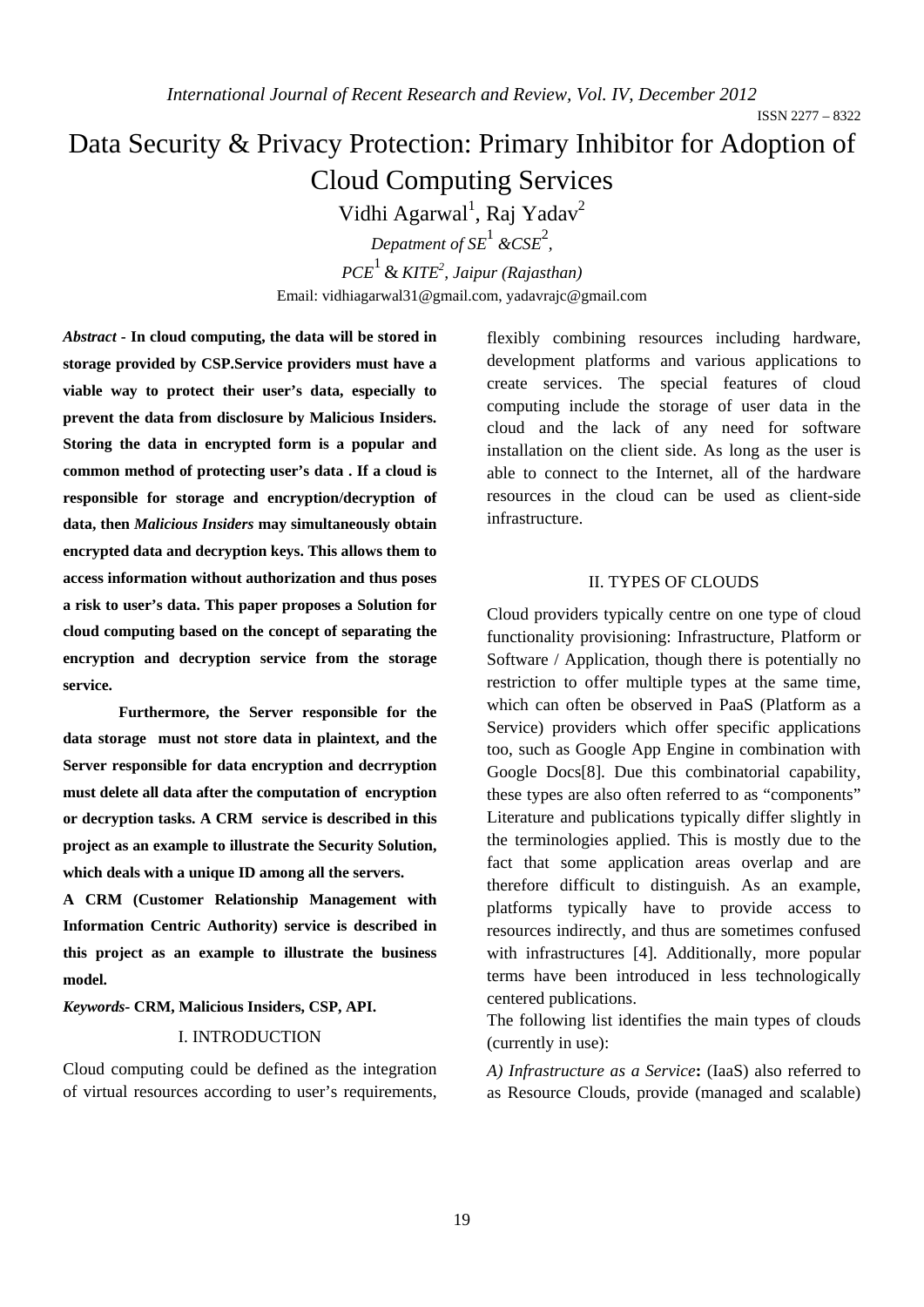resources as services to the user – in other words, they basically provide enhanced virtualization capabilities. Accordingly, different resources may be provided via a service interface: Data & Storage Clouds deal with reliable access to data of potentially dynamic size, weighing resource usage with access requirements and / or quality definition.

*Examples***:** Amazon S3, SQL Azure.

Compute Clouds provide access to computational resources, i.e. CPUs. So far, such low-level resources cannot really be exploited on their own, so that they are typically exposed as part of a "virtualized environment" (not to be mixed with PaaS below), i.e. hyper visors. Compute Cloud Providers therefore typically offer the capability to provide computing resources (i.e. raw access to resources unlike PaaS that offer full software stacks to develop and build applications), typically virtualized, in which to execute cloudified services and applications. IaaS (Infrastructure as a Service) offers additional capabilities over a simple compute service.

*Examples*: Amazon EC2, Zimory, Elastichosts.

*B) Platform as a Service***:** (PaaS), provide computational resources via a platform upon which applications and services can be developed and hosted. PaaS typically makes use of dedicated APIs to control the behaviour of a server hosting engine which executes and replicates the execution according to user requests (e.g. access rate). As each provider exposes his / her own API[4]according to the respective key capabilities, applications developed for one specific cloud provider cannot be moved to another cloud host – there are however attempts to extend generic programming models with cloud capabilities (such as MS Azure).

*Examples:* Force.com, Google App Engine, Windows Azure (Platform).

*C) Software as a Service***:** (SaaS), also sometimes referred to as Service or Application Clouds are offering implementations of specific business functions and business processes that are provided with specific cloud capabilities, i.e. they provide applications / services using a cloud infrastructure or platform, rather than providing cloud features themselves. Often, kind of standard application software functionality is offered within a cloud.

*Examples***:** Google Docs, Sales force CRM, SAP Business by Design.

# III. TOP THREATS TO CLOUD COMPUTING

Customers are both excited and nervous at the prospects of Cloud Computing. They are excited by the opportunities to reduce capital costs. They are excited for a chance to divest themselves of infrastructure management, and focus on core competencies[2]. Most of all, they are excited by the agility offered by the on-demand provisioning of computing and the ability to align information technology with business strategies and needs more readily. However, customers are also very concerned about the risks of Cloud Computing if not properly secured<sup>[7]</sup>, and the loss of direct control over systems for which they are nonetheless accountable.

Following threats after Reviewing (Security Guidance for Critical Areas in CC) are identified:

# *Abuse and Nefarious Use of Cloud Computing*

*Impact:* Criminals continue to leverage new technologies to improve their reach, avoid detection, and improve the effectiveness of their activities. Cloud Computing providers are actively being targeted, partially because their relatively weak registration systems facilitate anonymity, and providers' fraud detection capabilities are limited.

## *Insecure Application Programming Interfaces*

*Impact:* While most providers strive to ensure security is well integrated into their service models, it is critical for consumers of those services to understand the security implications associated with the usage, management, orchestration and monitoring of cloud services. Reliance on a weak set of interfaces and APIs exposes organizations to a variety of security issues related to confidentiality, integrity, availability and accountability.

## *Malicious Insiders*

The risk of malicious insiders has been debated in the security industry. While the level of threat is left to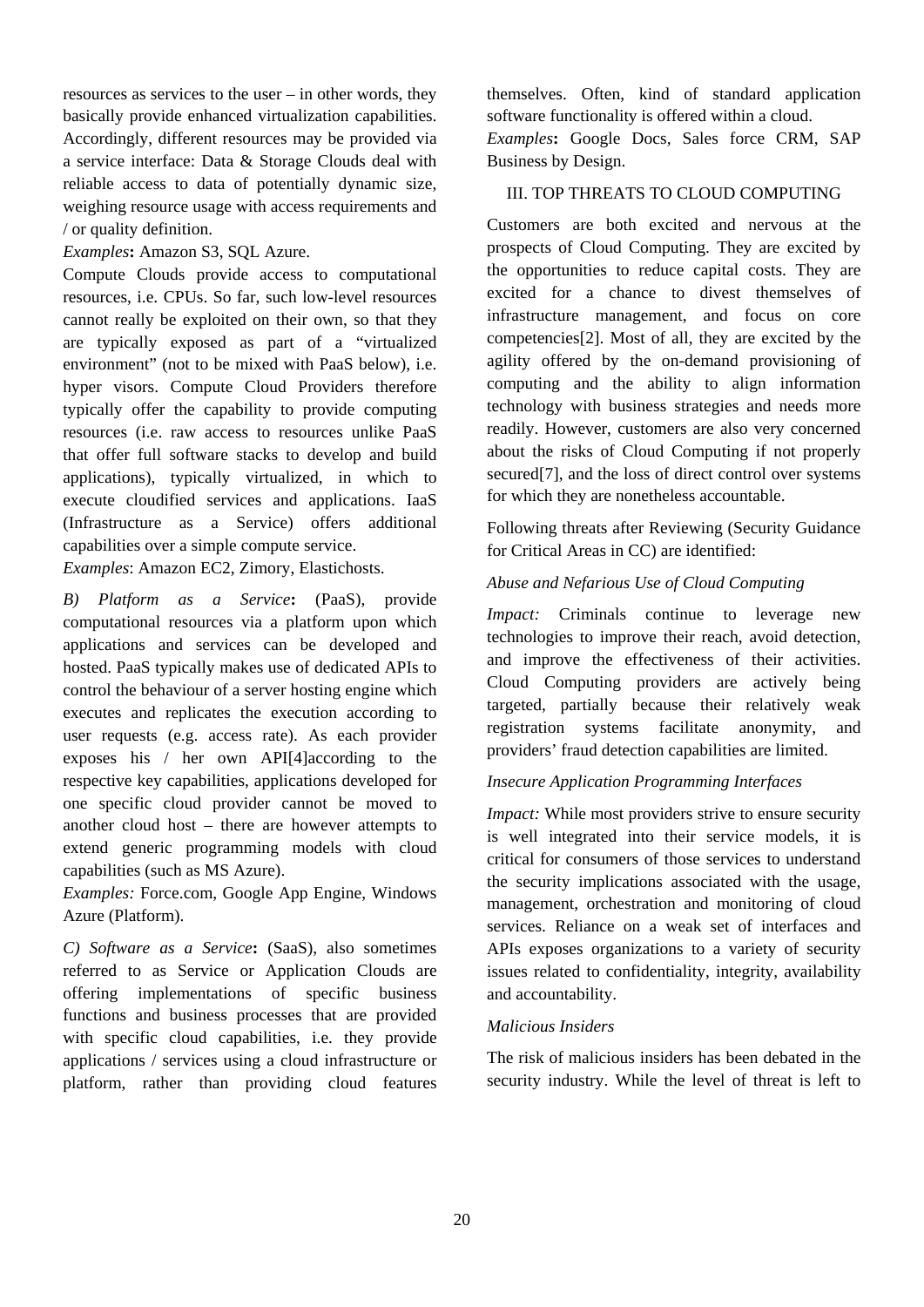debate. (I stated "If user will pay, user will use the service then why he will take tension")

#### *CERN defines an insider threat as such:*

"A malicious insider threat to an organization is a current or former employee, contractor, or other business partner who has or had authorized access to an organization's network, system, or data and intentionally exceeded or misused that access in a manner that negatively affected the confidentiality, integrity, or availability of the organization's information or information systems."

## *Shared Technology Vulnerabilities*

*Impact:* Attacks have surfaced in recent years that target the shared technology inside Cloud Computing environments. Disk partitions, CPU caches, GPUs, and other shared elements were never designed for strong compartmentalization. As a result, attackers focus on how to impact the operations of other cloud customers, and how to gain unauthorized access to data.

## *Data Loss/Leakage*

*Impact:* Data loss or leakage can have a devastating impact on a business. Beyond the damage to one's brand and reputation, a loss could significantly impact employee, partner, and customer morale and trust. Loss of core intellectual property could have competitive and financial implications. Worse still, depending upon the data that is lost or leaked, there might be compliance violations and legal ramifications.

## *Account, Service & Traffic Hijacking*

*Impact:* Account and service hijacking, usually with stolen credentials, remains a top threat. With stolen credentials, attackers can often access critical areas of deployed cloud computing services, allowing them to compromise the confidentiality, integrity and availability of those services. Organizations should be aware of these techniques as well as common defense

in depth protection strategies to contain the damage (and possible litigation) resulting from a breach.

# IV. EXISTING CLOUD SERVICES

The hardware and architecture required for providing cloud computing environment services is similar to most computer hardware and software systems. The hardware in a modern personal computer (i.e., CPU, HDD, optical drive, etc.) performs basic functions such as performing calculations and storing data. The operating system (e.g., Windows XP) is the platform for the operations of the basic infrastructure, and text processing software such as MSWord and Excel are application services which run on the platform. The architecture of cloud services can be divided into three levels: infrastructure, platform, and application software. Application software constructs the user interface and presents the application system's functions[4]. Through the functions of the operations platform, the application can use the CPU and other hardware resources to execute calculations and access storage media and other equipment to store data. Building a cloud computing application as a service requires infrastructure, platform and application software which can be obtained from a single provider or from different service providers. If the revenue for cloud services primarily comes from charging for infrastructure, this business model can be referred to as Infrastructure as a Service (IaaS). If revenue comes primarily from charging for the platform, the business model can be referred to as Platform as a Service (PaaS). If revenue primarily comes from charging for applications or an operating system, the business model can be referred to as Software as a Service (SaaS).

Summarizing fig1. existing cloud services[7].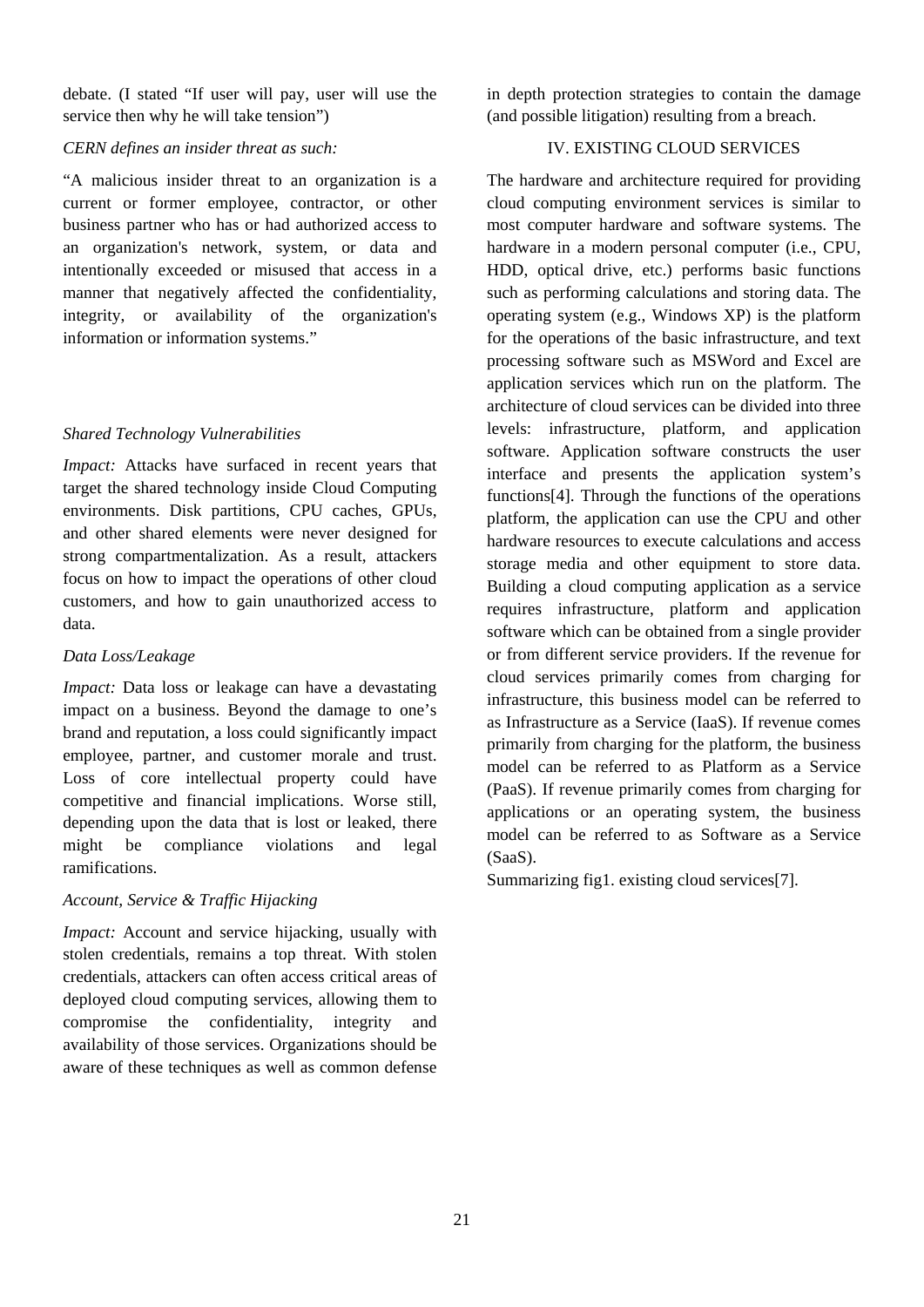

**Figure 1. Existing Architectural Strategies.**

Cloud computing business operations structure presents a hierarchical structure, with Platform as a Service as the value-added infrastructure service. The Application is built on the infrastructure and computing platform, and requires a specific user interface.

# *A. User data privacy concerns in a cloud computing environment*

In a cloud computing environment, the equipment used for business operations can be leased from a single service provider along with the application, and the related business data can be stored on equipment provided by the same service provider. This type of arrangement can help a company save on hardware and software infrastructure costs, but storing the company's data on the service provider's equipment raises the possibility that important business information may be improperly disclosed to others. Some researchers have suggested that user data stored on a service-provider's equipment must be encrypted. Encrypting data prior to storage is a common method of data protection, and service providers may be able to build firewalls to ensure that the decryption keys associated with encrypted user data are not disclosed to outsiders. However, if the decryption key and the encrypted data are held by the same service provider, it raises the possibility that high-level administrators within the service provider would have access to both the decryption key and the encrypted data, thus presenting a risk for the unauthorized disclosure of the user data.

# *B. Existing methods for protecting data stored in a cloud environment*

Common methods for protecting user data include encryption prior to storage, user authentication procedures prior to storage or retrieval, and building secure channels for data transmission. These protection methods normally require cryptography algorithms and digital signature techniques, as explained below:

Common data encryption methods include symmetric and asymmetric cryptography algorithms. Symmetric cryptography is used in the U.S. Federal Information Processing Standard's (FIPS) 46-3 Triple Data Encryption Algorithm (TDEA, also known as Triple-DES or 3DES) or 197 Advanced Encryption Standard (AES) and others. This type of encryption and decryption process uses a secret key. Asymmetric cryptography, on the other hand, uses two different keys, a "public key" for encryption, and a "private key" for decryption. Examples include RSA cryptography and Elliptic Curve Cryptography (ECC). Generally speaking, symmetric cryptography is more efficient, and is suitable for encrypting large volumes of data. Asymmetric cryptography requires more computation time and is used for the decryption keys required for symmetric cryptography.

The use of passwords as an authentication process is more familiar to general users, but messages sent by the user are vulnerable to surreptitious recording by hackers who can then use the data in the message to log into the service as the user. In more advanced authentication systems, the system side will generate a random number to send the user a challenge message, requesting the user to transmit an encrypted response message in reply to the challenge message, thus authenticating that the user has the correct encryption key. Without this key, the user will not be allowed access. In the process of challenge and response the client's encrypted key uses the client's password to convert a derived value and. In this program, each communication between the client and server is unique, and a hacker using an old message would fail to access the system. In addition, the One-Time Password (OTP) authentication system differs from most peoples' conception of a password. Most people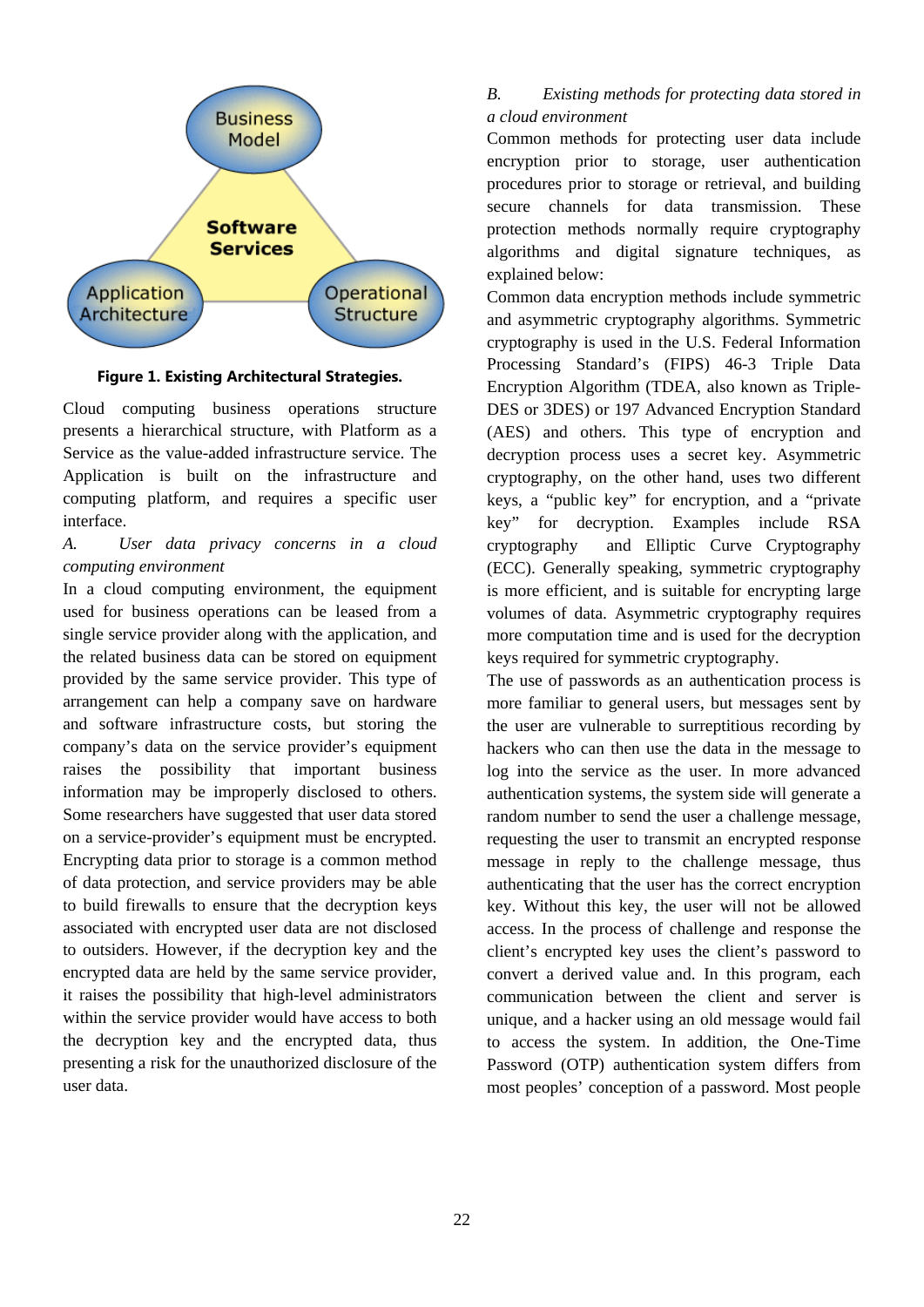understand a password to be a password chosen by the user to be meaningful, and can be used again and again. The emphasis of OTP, however is the singleuse nature of the password.

After receiving authentication from the user, the system side must create a secure transmission channel to exchange information with the user. The Secure Sockets Layer (SSL) is a common method of building secure channels, primarily using RSA encryption to transmit the secret keys needed for the both sides to encrypt and decrypt data transmitted between them. When using cryptographic technology to protect user data, the keys used for encryption and decryption of that data must be securely stored. In particular, cloud computing service providers must have specific methods for constraining internal system management personnel to prevent them from obtaining both encrypted data and their decryption keys – this is critical to protecting user data. Operator policies for protecting user data must be clearly laid out in the Service Level Agreement (SLA) and must explain how special privilege users are prevented from improperly accessing user data.

Kandukuri, Paturi and Rakshit offer six recommendations for SLA content, including (1) special privilege user data access must be controlled to prevent unauthorized storage or retrieval, (2) cloud computing services must comply with relevant laws, (3) user data must be properly stored and encrypted, (4) a reset mechanism must be provided in case of service disruption or system crash, (5) service must be sustainable and guaranteed against service discontinuation due to change or dissolution of the provider and (6) if cloud computing services are used for illegal purposes, the provider must be able to provide records to assist with investigations.

## *Related Work*

In our proposed system, the authorization for the storage and encryption/decryption of user data must be vested with two different service providers[1]. As our Encryption/Decryption as Service provider includes management of the key required for the encryption/decryption of user data, but not the storage of decrypted or encrypted user data.

In this Propose Solution, user data in the Storage Service System is all saved encrypted. Without the decryption key, there is no way for the service provider to access the user data. Within the Encryption/Decryption Service System there is no stored user data, thus eliminating the possibility that user data might be improperly disclosed.

In this project Advanced Encryption Standard (AES) algorithm is used to encrypt/decrypt the data.

Features of AES Encryption Algorithm:

- Advanced Encryption Standard (AES) algorithm works on the principle of Substitution Permutation network.
- AES doesn't use a Feistel network and is fast in both software and hardware.
- AES operates on a 4×4 matrix of bytes termed as a state
- The Advanced Encryption Standard cipher is specified as a number of repetitions of transformation sounds that convert the input plaintext into the final output of cipher text.
- Each round consists of several processing steps, including one that depends on the Encryption key.
- A set of reverse rounds are applied to transform cipher text back into the original plaintext using the same encryption key.

Advantage in Proposed System

- Advanced Encryption Standard not only assures security but also improves the performance in a variety of settings such as smartcards, hardware implementations etc.
- AES is federal information processing standard and there are currently no known nonbrute-force direct attacks against AES.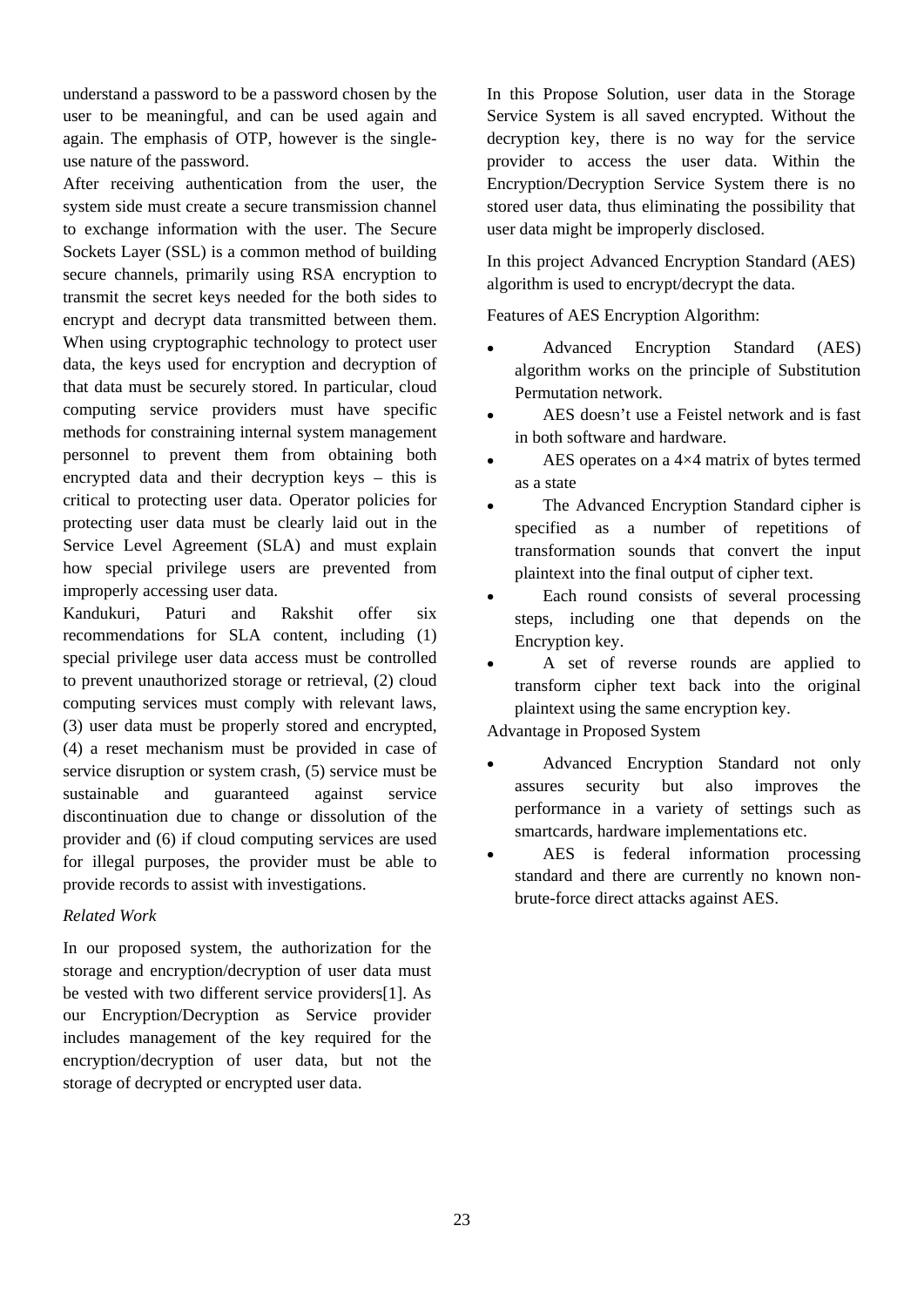

Fig. 3 :Data Retrieval Diagram

#### V. CONCLUSION

This system effectively identifies security laws in the CRM applications using Advanced Encryption Standard algorithm effectively. After establishing "Independent Encryption/Decryption Services" in cloud computing environments, users of cloud computing services (e.g., CRM, ERP, etc.) will use the services of at least two cloud computing service providers, so agreements between these service providers are required to establish a model for cooperation and division of responsibilities in providing a common service to clients. This study provides a draft of a multi-signatory Service Level Agreement (SLA) in which the signatories can include cloud computing rental users, application service providers, encryption/decryption service providers, storage service providers, etc., with content including the rights and obligations between operators and also includes data security policies between each operator and clients.

In future this system is extended to implement in commercial applications like Cloud Flare in order to give more security cloud services and less trafficking to the end users.

#### VI. REFERENCES

- [1] A Business Model for Cloud Computing Based on a Separate Encryption and Decryption Service. http://www.techrepublic.com/whitepapers/a-businessmodel-for-cloud-computing-based-on-a-separateencryption-and decryption-service/3500091
- [2] B. R. Kandukuri, V, R. Paturi and A. Rakshit, "Cloud security issues," in Proceedings of the 2009 IEEE International Conference on Services Computing, pp. 517-520, September 2009.
- [3] R. Sterritt, "Autonomic computing," Innovations in Systems and Software Engineering, vol. 1, no. 1, Springer, pp. 79-88. 2005.
- [4] R. Buyya, C. S. Yeo, S. Venugopal, J. Broberg, and I. Brandic, "Cloud computing and emerging IT platforms: vision, hype, and reality for delivering computing as the 5th utility," Future Generation Computer Systems, vol. 25, issue 6, pp. 599-616, June 2008.
- [5] L. M. Vaquero,L. Rodero-Merino,J. Caceres, and M. Lindner, "A break in the clouds: towards a cloud definition," ACM SIGCOMM Computer Communication Review, vol. 39, no. 1, pp. 50-55, January 2009.
- [6] C. Weinhardt, A. Anandasivam, B. Blau, N. Borissov, T. Meinl, W.Michalk, and J. Stößer, "Cloud computing – a classification, business models, and research directions," Business & Information Systems Engineering (BISE), vol. 1, no. 5, pp. 391-399, 2009.
- [7] N. Hawthorn, "Finding Security in the Cloud," Computer Fraud & Security, vol. 2009, issue 10, pp. 19-20, October 2009.
- [8] A. Parakh and S. Kak, "Online data storage using implicit security", Information Sciences, vol. 179, issue 19, pp. 3323-3333, September 2009.
- [9] R. Rivest, A. Shamir, and L. Adleman, "A method